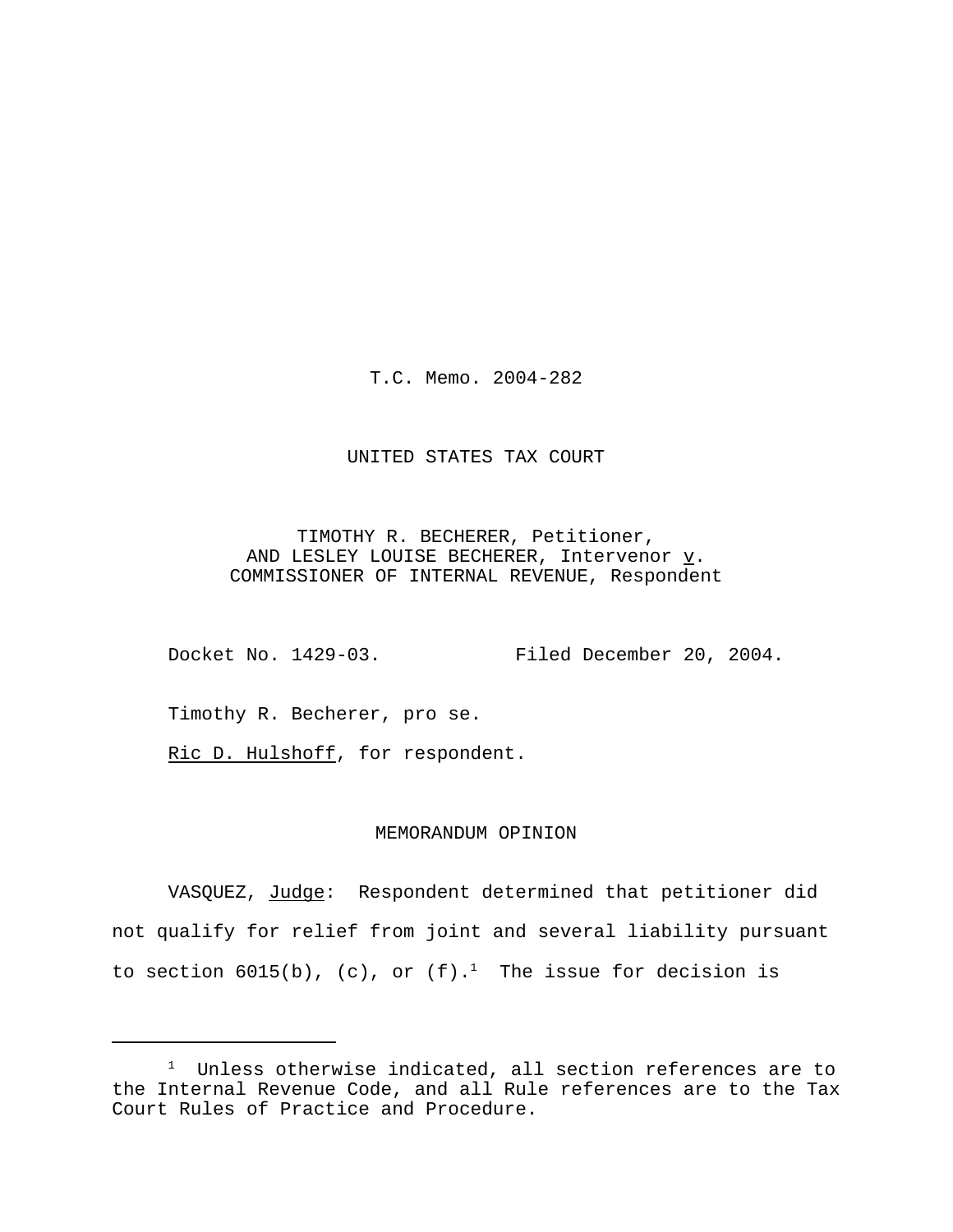whether petitioner is entitled to relief from joint and several income tax liability for 1996 pursuant to section 6015(b), (c), or (f).

#### Background

Some of the facts have been stipulated and are so found. The stipulation of facts and the attached exhibits are incorporated herein by this reference. At the time he filed his petition, petitioner resided in Los Angeles, California.<sup>2</sup>

Petitioner and Lesley Louise Becherer (Ms. Becherer) married on February 23, 1994, and divorced on September 26, 1997.

Petitioner and Ms. Becherer filed a joint income tax return for 1996. In the notice of deficiency for 1996, respondent determined that petitioner and Ms. Becherer had five items of unreported income. The five items consisted of income from four employers and a distribution from the City of Clearwater. The distribution from the City of Clearwater was attributable to petitioner. The income received from one employer, Cenex Services, was attributable to petitioner. The income received from the remaining three employers, TTC Illinois, Trader Publications, and Pennysaver, was attributable to Ms. Becherer. Respondent determined a deficiency of \$1,833 in petitioner's and Ms. Becherer's 1996 Federal income tax liability. Apart from the

 $- 2 -$ 

 $2$  At trial, respondent orally moved that intervenor be dismissed for lack of prosecution. That motion is denied by the Court.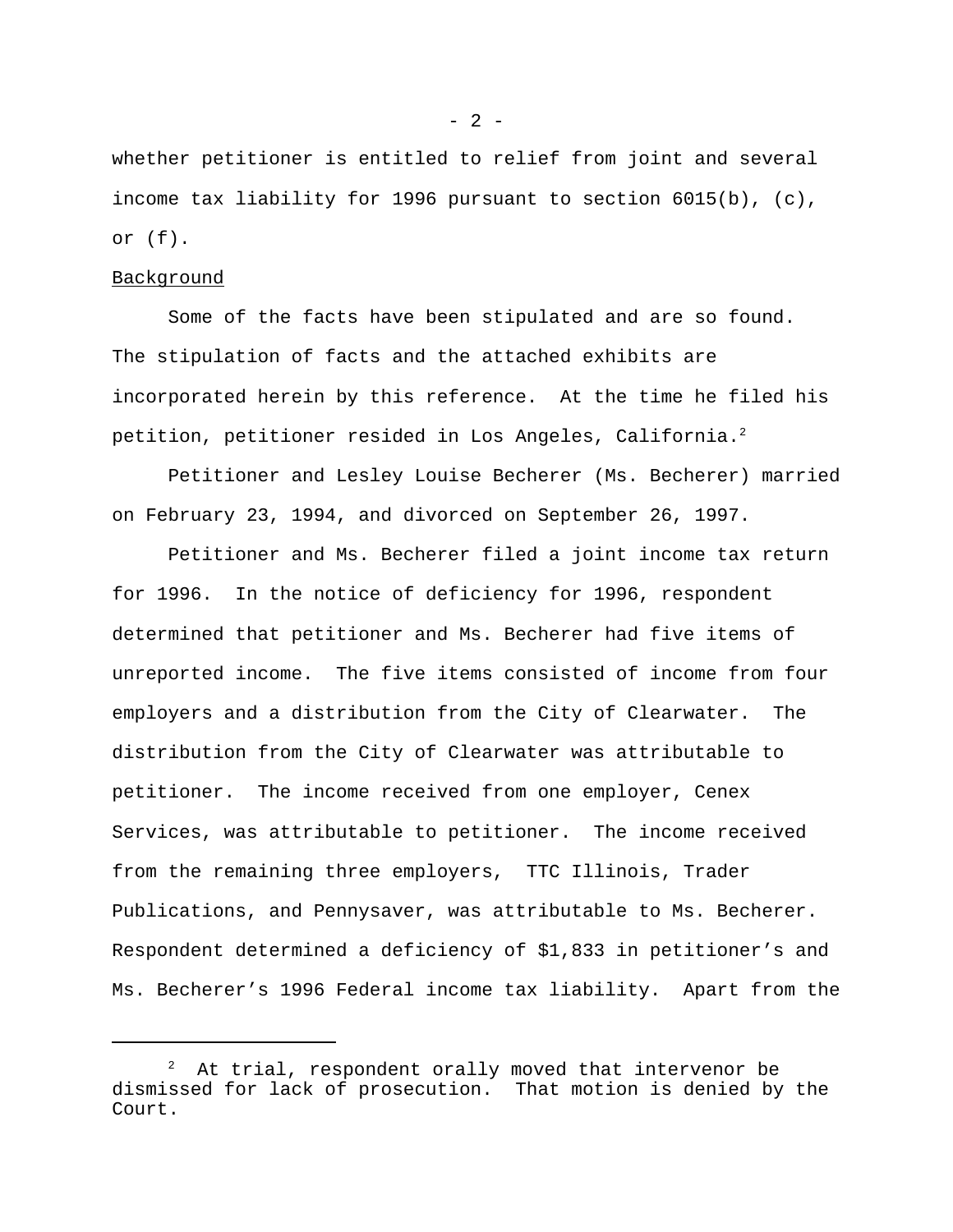claim by petitioner under section 6015, respondent's determinations contained in the notice of deficiency are not in dispute.

Petitioner knew of Ms. Becherer's employment with the three employers. Petitioner occasionally assisted Ms. Becherer in performing her employment duties for Trader Publications and Pennysaver.

When the 1996 Federal income tax return was prepared, petitioner was a sophomore or junior in college, and Ms. Becherer held a high school general equivalency diploma. Petitioner had an opportunity to review the 1996 Federal income tax return before the return was filed. Petitioner currently holds a degree in communications from the University of Miami and is employed as a video editor for E-Entertainment Network.

#### Discussion

In general, spouses filing joint Federal income tax returns are jointly and severally liable for all taxes due. Sec. 6013(d)(3). Under certain circumstances, however, section 6015 provides relief from this general rule. Except as otherwise provided in section 6015, petitioner bears the burden of proof.<sup>3</sup>

 $3$  Petitioner does not contend that sec. 7491(a) is applicable to this case, nor is there evidence that the examination commenced after July 22, 1998. Also, we note that some documents in the record indicate that the examination began prior to July 22, 1998.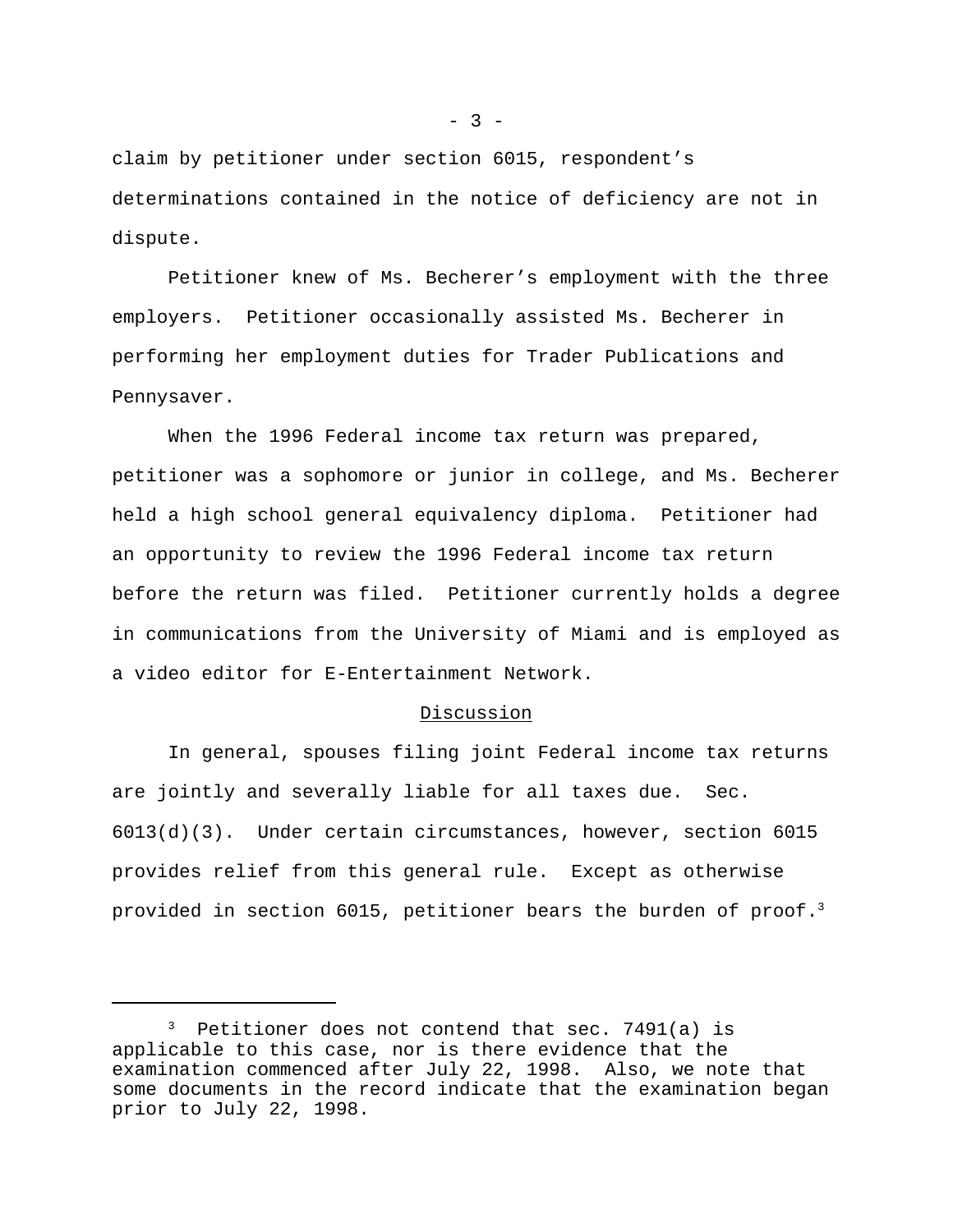Rule 142(a); Jonson v. Commissioner, 118 T.C. 106, 113 (2002), affd. 353 F.3d 1181 (10th Cir. 2003).

#### I. Relief Under Section 6015(b)

To qualify for relief from joint and several liability under section  $6015(b)(1)$ , a taxpayer must establish:

(A) a joint return has been made for a taxable year;

(B) on such return there is an understatement of tax attributable to erroneous items of 1 individual filing the joint return;

(C) the other individual filing the joint return establishes that in signing the return he or she did not know, and had no reason to know, that there was such understatement;

(D) taking into account all the facts and circumstances, it is inequitable to hold the other individual liable for the deficiency in tax for such taxable year attributable to such understatement; and

(E) the other individual elects (in such form as the Secretary may prescribe) the benefits of this subsection not later than the date which is 2 years after the date the Secretary has begun collection activities with respect to the individual making the election \* \* \*.

The requirements of section  $6015(b)(1)$  are stated in the conjunctive. Accordingly, a failure to meet any one of them is sufficient for us to find that petitioner does not qualify for relief pursuant to section  $6015(b)$ . Alt v. Commissioner, 119 T.C. 306, 313 (2002).

Respondent contends that petitioner failed to meet the requirements of subparagraphs (B), (C), and (D). Respondent concedes that petitioner meets the requirements of subparagraphs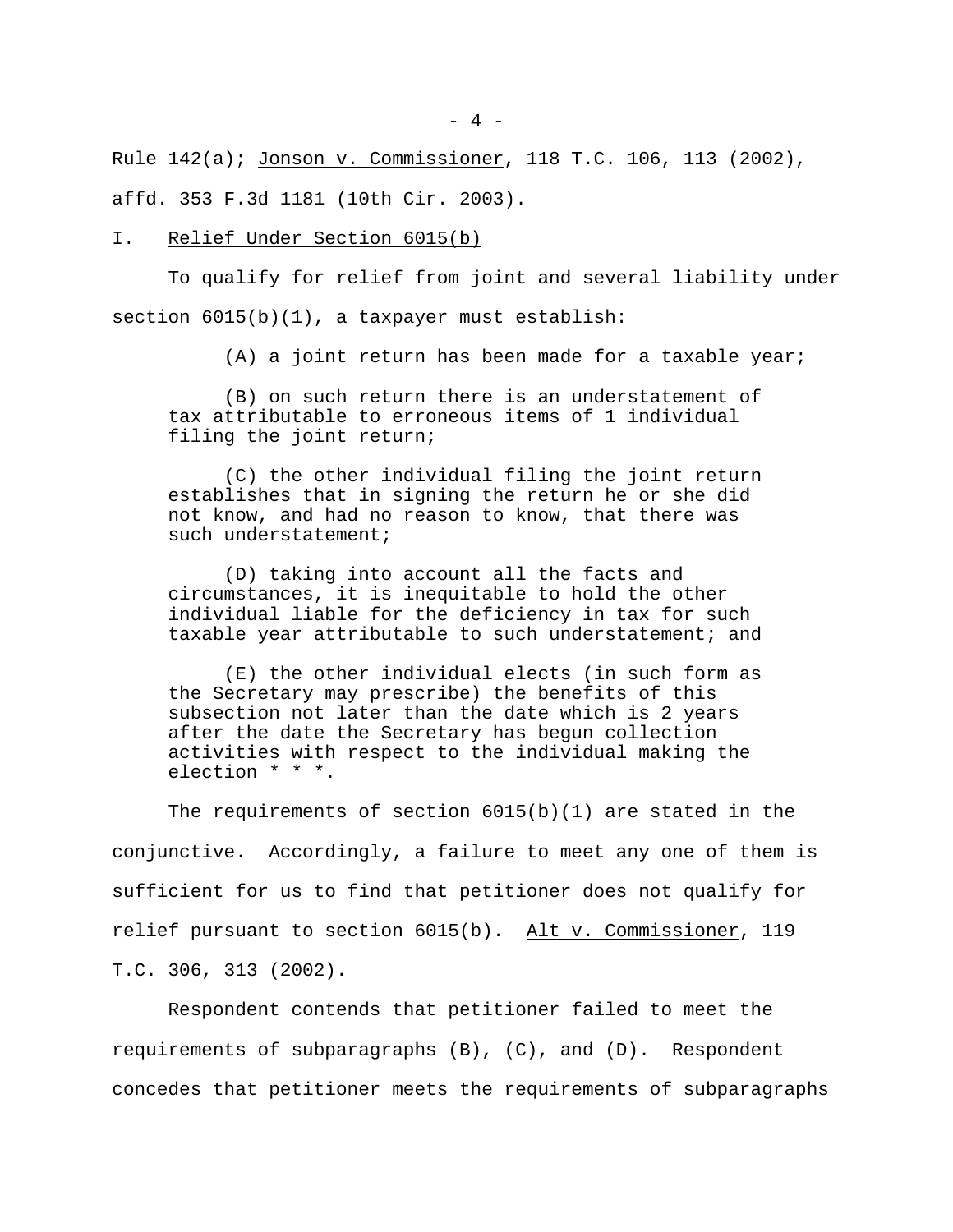(A) and (E). For the sake of completeness, we shall discuss the application of  $6015(b)(1)(B)$ , (C), and (D). See Jonson v. Commissioner, supra at 119.

## A. Section 6015(b)(1)(B): Attributable to One Spouse

Section  $6015(b)(1)(B)$  mandates that the understatement of tax be attributable to erroneous items of the nonrequesting spouse. Five items were omitted from the 1996 return and petitioner concedes that two of the items, the distribution from the City of Clearwater and the income received from Cenex Services, are solely attributable to him. Therefore, petitioner cannot qualify for section 6015(b) relief for the two items.

B. Section  $6015(b)(1)(C)$ : Know or Reason To Know

The requirement in section  $6015(b)(1)(C)$ , the no-knowledge-of-the-understatement requirement, is virtually identical to the requirement of former section  $6013(e)(1)(C)$ ; therefore, cases interpreting former section 6013(e) remain instructive to our analysis. Jonson v. Commissioner, supra at 115; Butler v. Commissioner, 114 T.C. 276, 283 (2000).

Venue for appeal of our decision would be to the U.S. Court of Appeals for the Ninth Circuit. In omission of income cases under former section  $6013(e)(1)$ , this Court and the U.S. Court of Appeals for the Ninth Circuit have held that a spouse seeking relief knows of an understatement of tax if he or she knows or has reason to know of the transaction that gave rise to the

- 5 -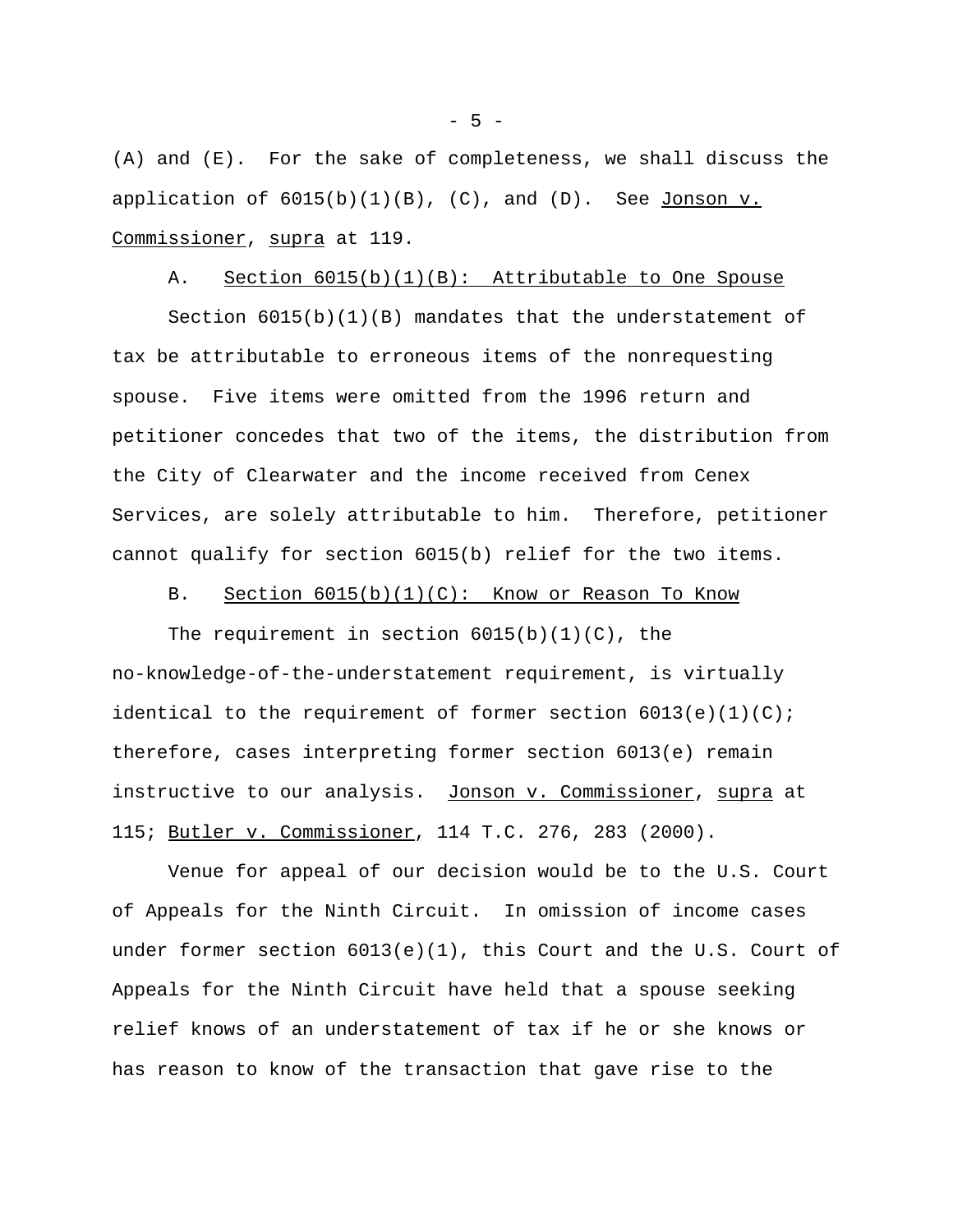understatement. See Guth v. Commissioner, 897 F.2d 441, 443-444 (9th Cir. 1990), affg. T.C. Memo. 1987-522; Cheshire v. Commissioner, 115 T.C. 183 (2000), affd. 282 F.3d 326 (5th Cir. 2002); Braden v. Commissioner, T.C. Memo. 2001-69. Accordingly, in such circumstances, innocent spouse relief is denied.

Petitioner knew of Ms. Becherer's employment with TTC Illinois, Trader Publications, and Pennysaver. Ms. Becherer's income from these employers was not included on the 1996 Federal income tax return. We conclude that petitioner had reason to know of Ms. Becherer's understatement of income. Therefore, petitioner does not satisfy the requirement of section  $6015(b)(1)(C)$ .

# C. Section 6015(b)(1)(D): Inequitable To Hold Liable

The requirement in section  $6015(b)(1)(D)$ , that it be inequitable to hold the requesting spouse liable for an understatement on a joint return, is virtually identical to the requirement of former section 6013(e)(1)(D); therefore, cases interpreting former section 6013(e) remain instructive to our analysis. Butler v. Commissioner, supra at 283.

Whether it is inequitable to hold a spouse liable for a deficiency is determined "taking into account all the facts and circumstances". Sec.  $6015(b)(1)(D)$ . The most often cited material factors to be considered are (1) whether there has been a significant benefit to the spouse claiming relief, and (2)

- 6 -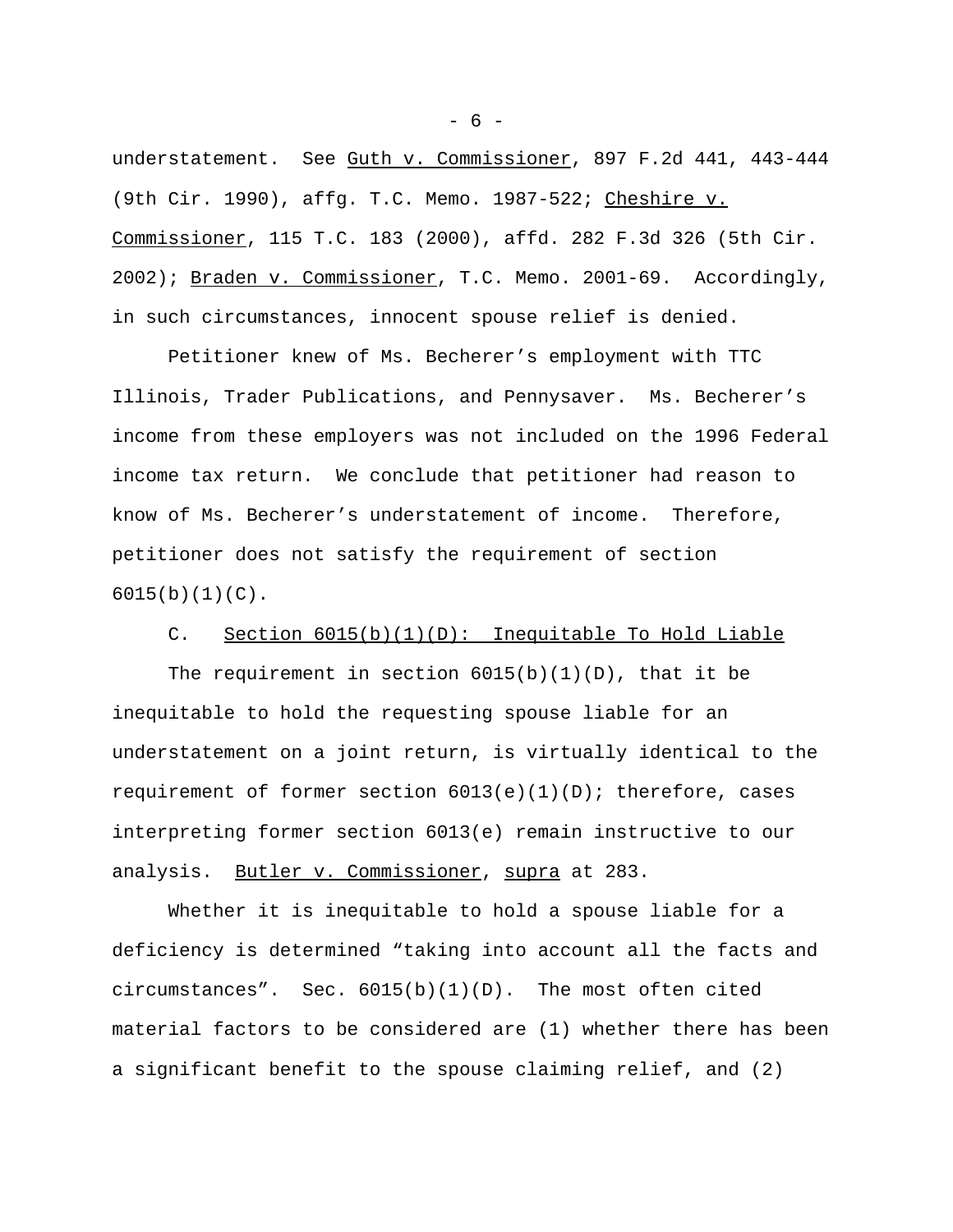whether the failure to report the correct tax liability on the joint return results from concealment, overreaching, or any other wrongdoing on the part of the other spouse. Alt v. Commissioner, supra at 314; Jonson v. Commissioner, 118 T.C. at 119.

No such untoward circumstances are present in this case. There was no concealment on Ms. Becherer's part. Ms. Becherer never hid her employment from petitioner, and in fact petitioner helped Ms. Becherer perform some of her employment duties. Petitioner had the opportunity to review the 1996 Federal income tax return before it was filed.

A purpose of section 6015 relief "is to protect one spouse from the overreaching or dishonesty of the other." Purcell v. Commissioner, 826 F.2d 470, 475 (6th Cir. 1987), affg. 86 T.C. 228 (1986). The understatement of tax in this case is attributable to an omission of income from the employment activities of petitioner's former spouse. Petitioner had knowledge of Ms. Becherer's employment activities. Under these circumstances, we perceive no inequity in holding petitioner and Ms. Becherer to joint and several liability. Bokum v. Commissioner, 992 F.2d 1132, 1135 (11th Cir. 1993), affg. 94 T.C. 126 (1990); McCoy v. Commissioner, 57 T.C. 732, 735 (1972).

We conclude that holding petitioner liable for the deficiencies in tax for 1996 is not inequitable under section

- 7 -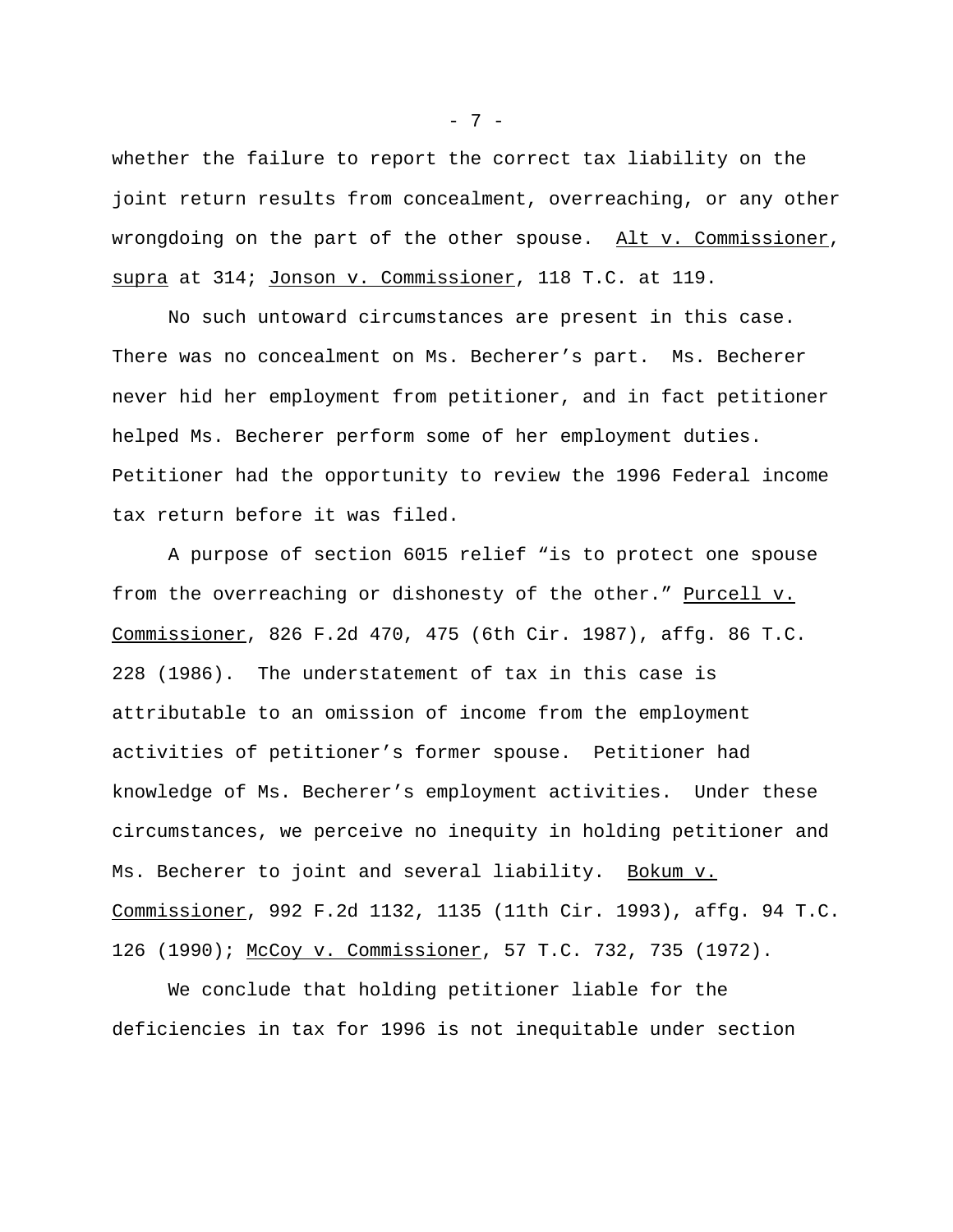6015(b). Accordingly, petitioner is not entitled to relief pursuant to section 6015(b).

#### II. Relief Under Section 6015(c)

Section 6015(c) allows a taxpayer, who is eligible and so elects, to limit his or her liability to the portion of a deficiency that is properly allocable to the taxpayer as provided in section  $6015(d)$ . Sec.  $6015(c)(1)$ . Under section 6015(d)(3)(A), generally, any item that gives rise to a deficiency on a joint return shall be allocated to the individuals filing the return in the same manner as it would have been allocated if the individuals had filed separate returns for the taxable year. We consider whether petitioner's claim for relief is precluded by the "actual knowledge" provisions of section  $6015(c)(3)(C)$ .

Relief under section  $6015(c)$  is not available if the Commissioner proves by a preponderance of the evidence that petitioner had actual knowledge of "any item giving rise to a deficiency." Culver v. Commissioner, 116 T.C. 189, 194 (2001). The knowledge standard for purposes of section  $6015(c)(3)(C)$  is "an actual and clear awareness (as opposed to reason to know) of the existence of an item which gives rise to the deficiency (or portion thereof)." Cheshire v. Commissioner, 115 T.C. at 195. In omitted income cases, the electing spouse "must have an actual and clear awareness of the omitted income."  $\underline{Id.}$  at 204 n.2.

 $- 8 -$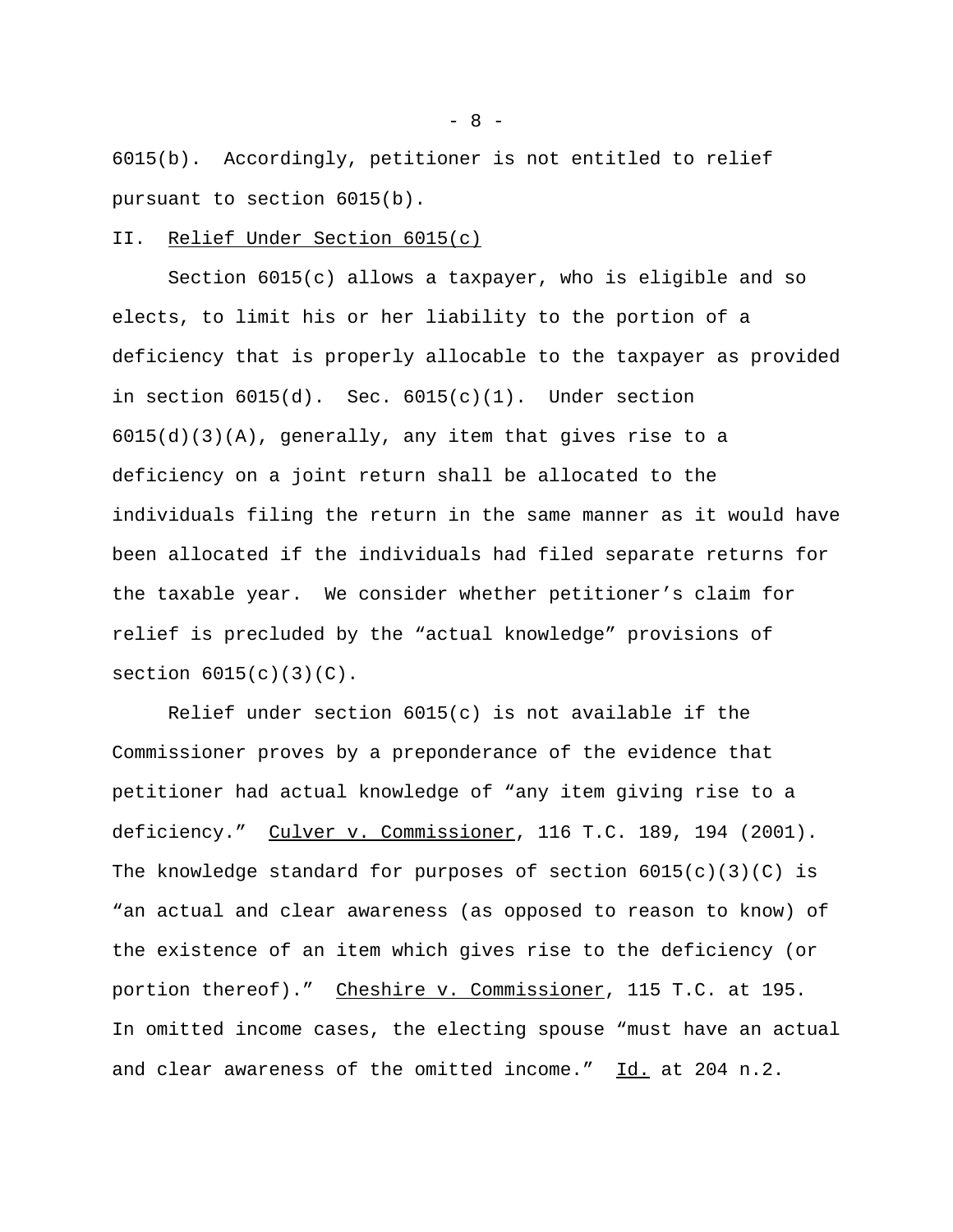Petitioner knew of Ms. Becherer's employment with TTC Illinois, Trader Publications, and Pennysaver. The three items of her income from such employment were omitted from the 1996 return. Petitioner aided Ms. Becherer in performing her employment duties for Trader Publications and Pennysaver. Petitioner also knew of Ms. Becherer's employment with TTC Illinois. Petitioner therefore had an actual and clear awareness of the existence of the items that gave rise to the deficiency. Consequently, relief under section 6015(c) is unavailable to petitioner.

## III. Relief Under Section 6015(f)

Respondent argues that he did not abuse his discretion in denying petitioner equitable relief under section 6015(f). Respondent's denial of relief is reviewed under an abuse of discretion standard. Cheshire v. Commissioner, 115 T.C. at 198; Butler v. Commissioner, 114 T.C. at 292.

Considering the facts and circumstances of this case, we held under section  $6015(b)(1)(D)$  that it is not inequitable to hold petitioner liable for the deficiencies. The language of section  $6015(f)(1)$ , "taking into account all the facts and circumstances, it is inequitable to hold the individual liable for any unpaid tax or any deficiency (or any portion of either)" does not differ significantly from the language of section  $6015(b)(1)(D)$ , "taking into account all the facts and

- 9 -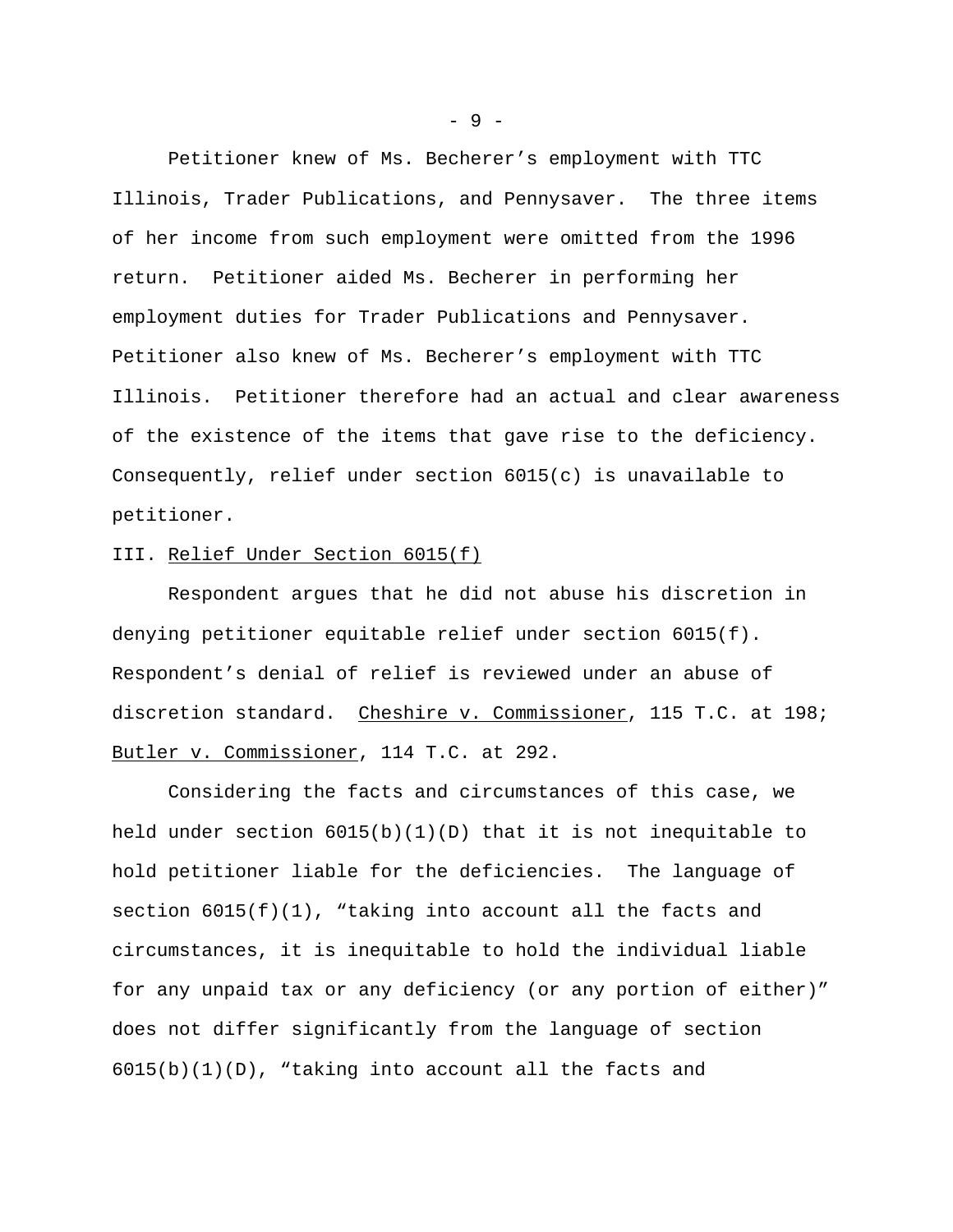circumstances, it is inequitable to hold the other individual liable for the deficiency in tax for such taxable year attributable to such understatement". $4$  Butler v. Commissioner, supra at 291. Further, the equitable factors we consider under section  $6015(b)(1)(D)$  are the same equitable factors we consider under section  $6015(f).$ <sup>5</sup> As a result, we hold that respondent did not abuse his discretion in denying petitioner relief under section 6015(f) for the taxable year 1996.

On the basis of all the facts and circumstances, we conclude that respondent did not abuse his discretion in denying petitioner relief pursuant to section 6015(f).

<sup>4</sup> Additionally, the language in both sections is similar to the language in former sec.  $6013(e)(1)(D)$ , "taking into account all the facts and circumstances, it is inequitable to hold the other spouse liable for the deficiency in tax for such taxable year attributable to such substantial understatement". Butler v. Commissioner, 114 T.C. 276, 291 (2000); see Mitchell v. Commissioner, 292 F.3d 800, 806 (D.C. Cir. 2002) ("Subsection (f) has no statutory antecedent as a stand alone provision, but has roots in the equity test of former subparagraph  $6013(e)(1)(D)$ carried forward into subparagraph  $6015(b)(1)(D)$ ."), affg. T.C. Memo. 2000-332.

The Commissioner has announced a list of factors in Rev. Proc. 2000-15, sec. 4.03, 2000-1 C.B. 447, 448, that the Commissioner will consider in deciding whether to grant equitable relief under sec. 6015(f). The revenue procedure takes into account factors such as marital status, economic hardship, and significant benefit in determining whether relief will be granted under sec. 6015(f). Rev. Proc. 2000-15, sec. 4.03, 2000-1 C.B. at 448.